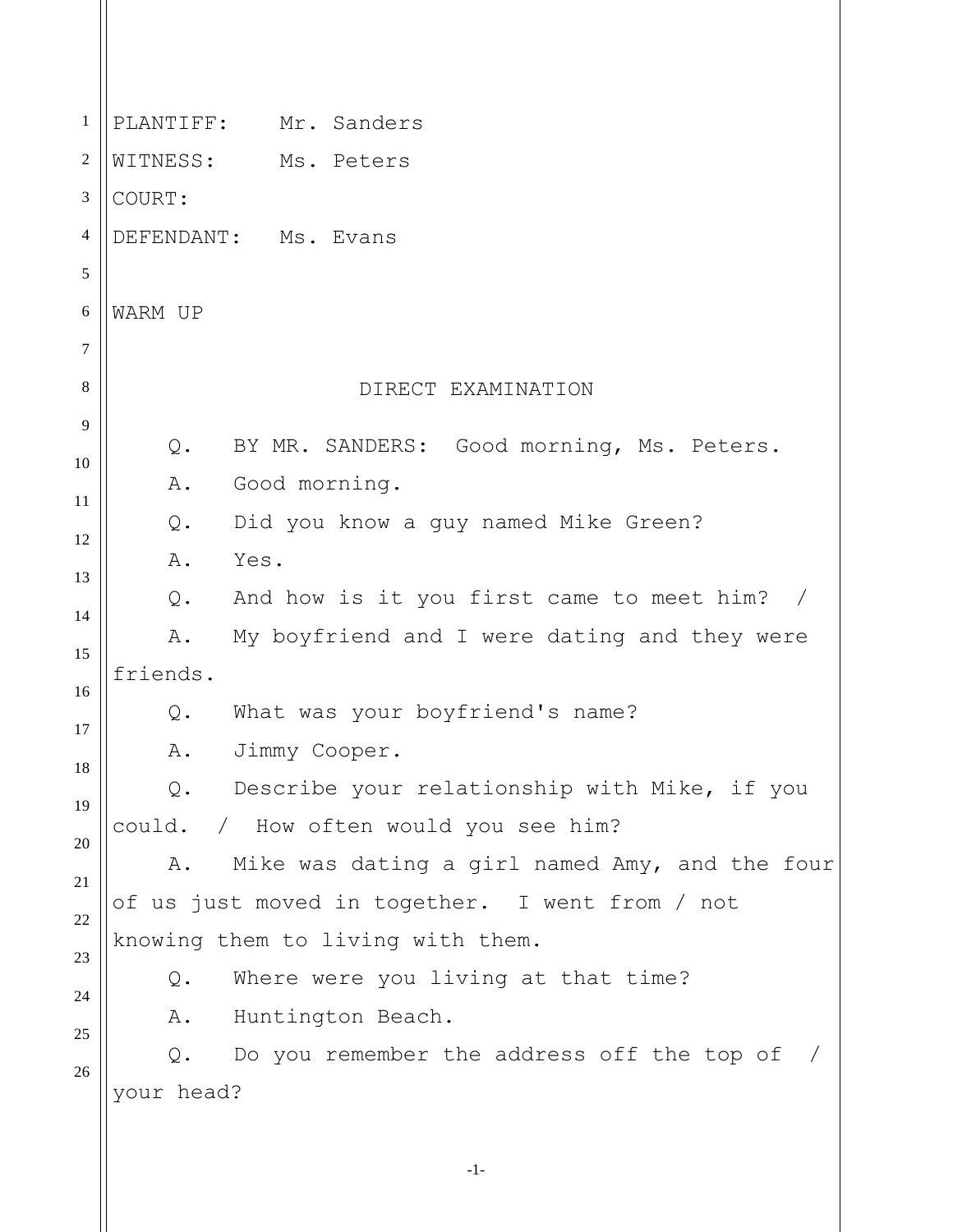1 2 3 4 5 6 7 8 9 10 11 12 13 14 15 16 17 18 19 20 21 22 23 24 25 26 A. It was on Beach Boulevard. I don't remember the apartment number. Q. Okay. How long did that last where the four of you resided / in the same apartment? A. About five months. Q. During that five-month period of time, did you become friends with Mike? A. Uh-huh. THE COURT: You have to answer yes / or no. THE WITNESS: I am sorry. Yes. Q. BY MR. SANDERS: You got to know Mike a little bit better? A. Yes. Q. Now, at the end of that five-month period of / time, what happened that ended the roommate relationship at that point? A. Mike and Jimmy were both selling drugs out of the apartment and the foot \*/ traffic was becoming too much. Mike's girlfriend at the time was also quite crazy. She was very emotional and it just became a bit too / much for me. Q. Okay. Describe for us what it is like living in a house like that where somebody is selling drugs. MS. EVANS: Objection. No question / pending. THE COURT: Sustained.

-2-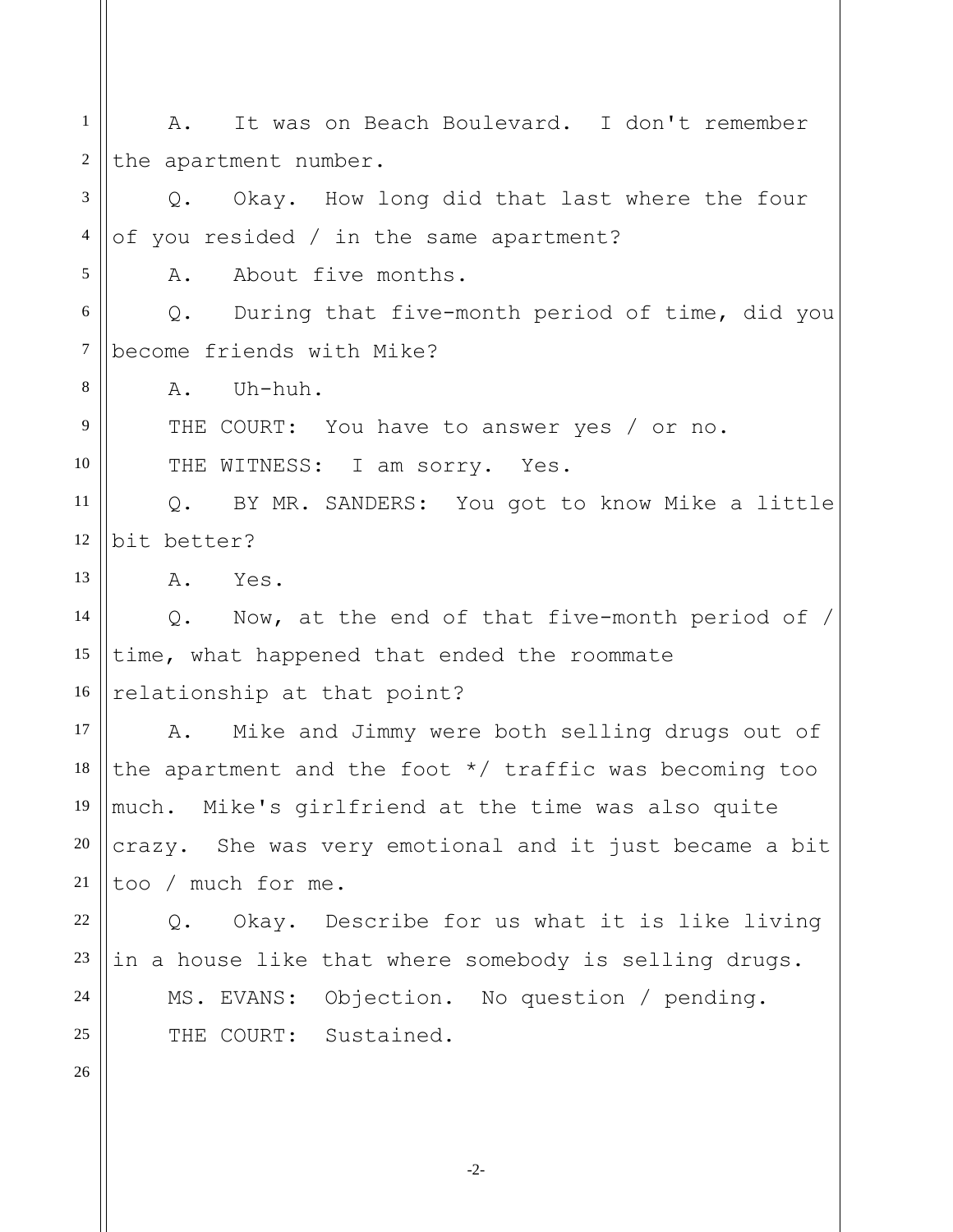1 2 3 4 5 6 7 8 9 10 11 12 13 14 15 16 17 18 19 20 21 22 23 24 25 26 Q. BY MR. SANDERS: You said foot traffic. What exactly do you mean? A. People would be coming there all the time. We didn't have a front door, / we had a slider, and we were also very visible. People were coming up and knocking whenever they would run out of drugs in the / middle of the night. Q. Okay. Your boyfriend and Mike were both dealing drugs? A. Yes. Q. All right. And are we talking about mostly marijuana or are / we talking about other drugs, too? A. Primarily marijuana. Cocaine was going in and out of the apartment as well. It was small amounts. I didn't / see pounds of anything. Q. When you say small quantities, describe for us what you are talking about. What do you mean? A. Just the little bags. / I don't know very much about that side of his life. He pretty much kept that separate. I didn't want to see the drugs, no.  $*/$ \*\*END OF WARMUP\*\*

-3-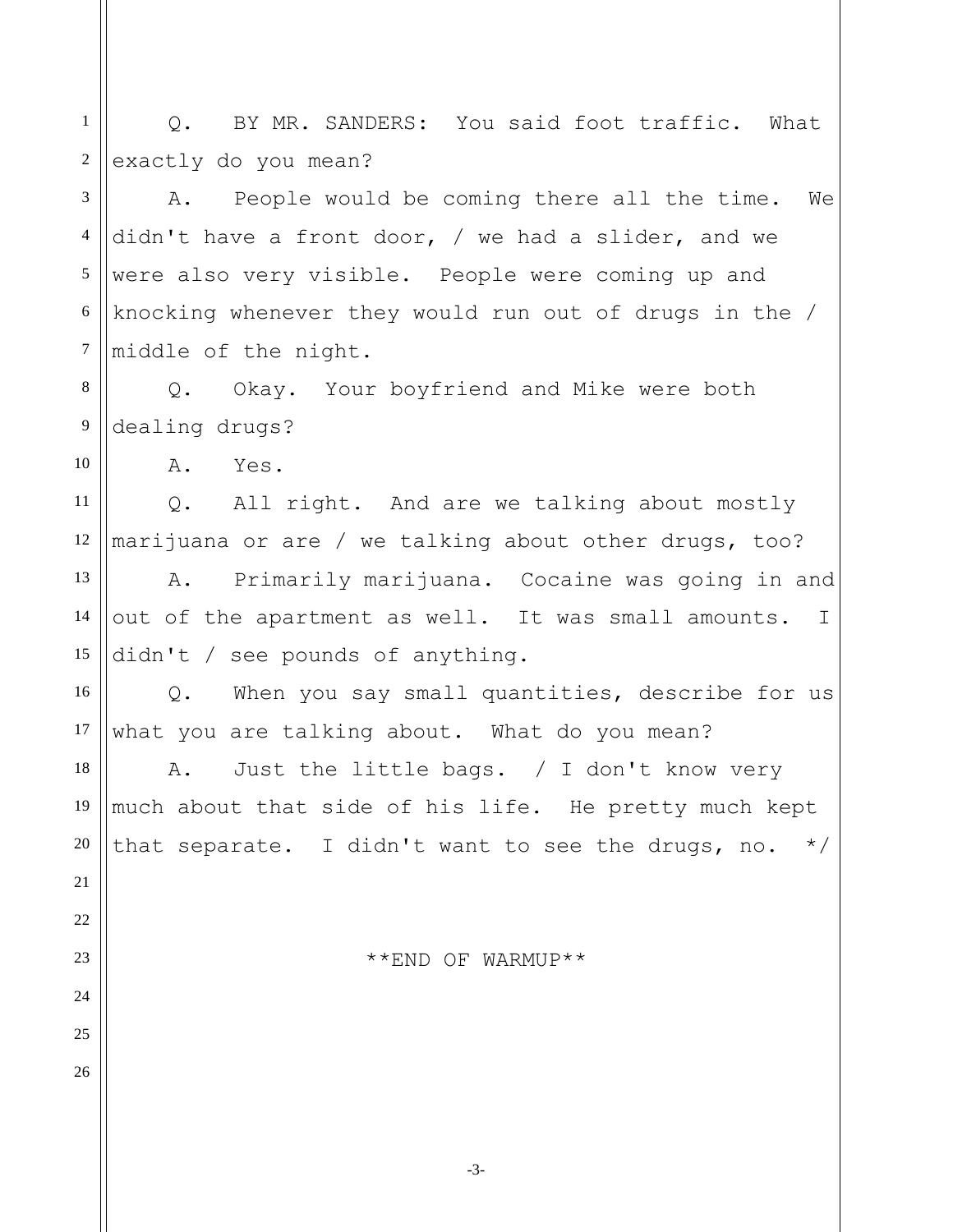1 EXAM

2

3 4 5 6 7 8 9 10 11 12 13 14 15 16 17 18 19 20 21 22 23 24 25 26 Q. BY MR. SANDERS: They \*/ didn't really involve you in the drug transactions. You were sort of present, but you didn't know about how everything happened? A. I knew what the / boys were doing, I just didn't want to be connected with any of it. Q. You said Mike's girlfriend was very emotional? A. Absolutely. Q. What do you / mean by that? A. She was extremely jealous and she acted out a lot. There was lots of yelling, screaming. They would fight. I didn't want / police coming to the house because of the fights due to what the boys were doing at the apartment. Q. Kind of a stressful place to / live? A. Correct. Q. At some point you decided to relocate elsewhere; is that correct? A. Yes. Q. And where did you move when you moved out? A. I returned / back home briefly to save up money. Q. Back home where? A. Residing with my parents.

-4-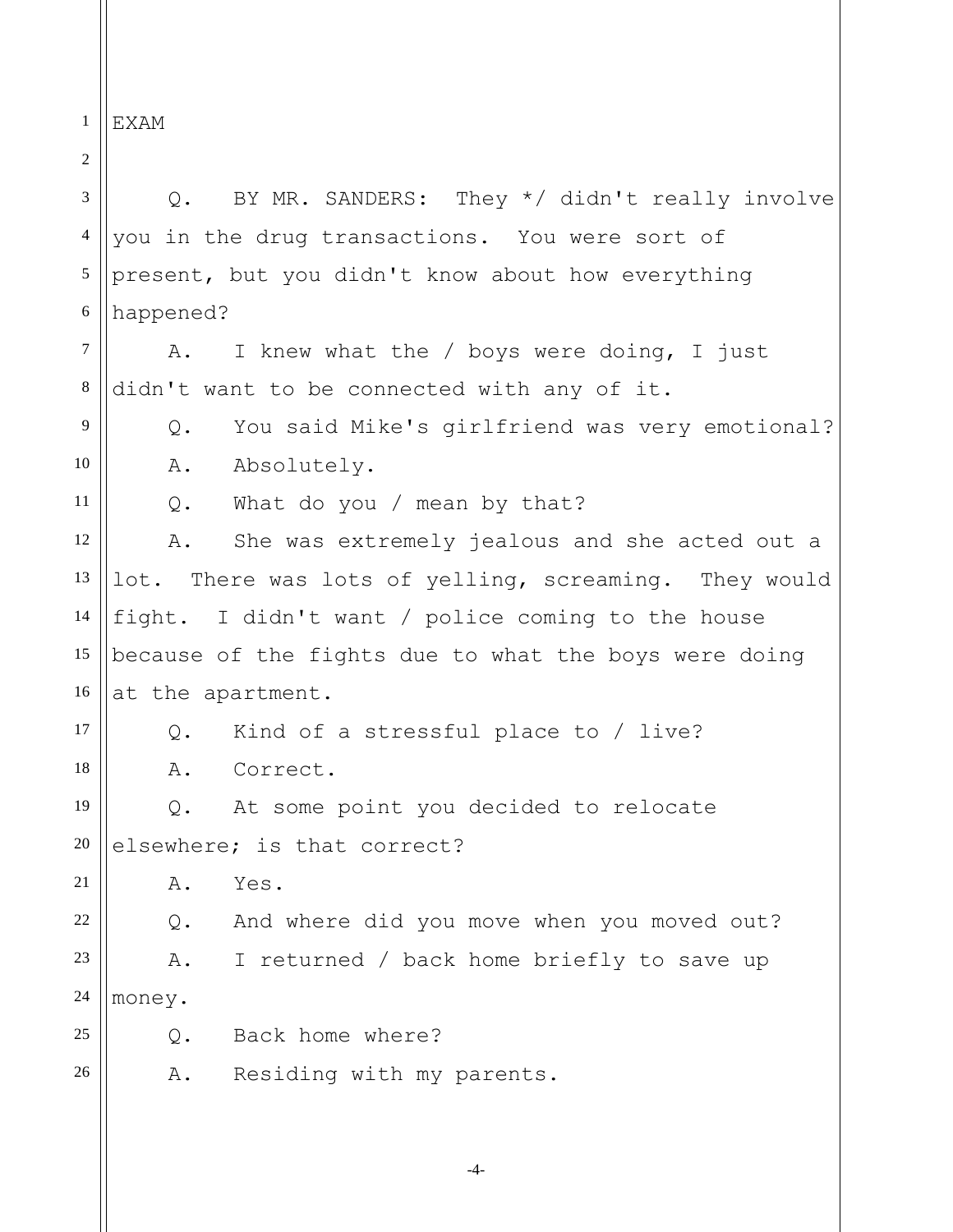| $\mathbf{1}$             | Where do your parents reside?<br>Q.                     |
|--------------------------|---------------------------------------------------------|
| $\overline{2}$           | Costa Mesa.<br>Α.                                       |
| 3                        | Q. You moved back home / with your parents and          |
| $\overline{\mathcal{A}}$ | you started saving money for what?                      |
| 5                        | To move back out again. Since I left that<br>Α.         |
| $6\,$                    | apartment so quickly, I didn't have / any money saved   |
| $\overline{7}$           | for the down payment on a new apartment.                |
| 8                        | Q. When you eventually moved out, that left the         |
| 9                        | three others still living there; is */ that correct?    |
| 10                       | A.<br>Yes.                                              |
| 11                       | Q. Okay. When did that relationship end as far          |
| 12                       | as them being roommates, if you recall?                 |
| 13                       | I think it was within a couple / of months.<br>A.       |
| 14                       | Jimmy was wanting me to move back in. I asked him if    |
| 15                       | Amy was still there and he told me everybody had moved. |
| 16                       | I figured that he was --                                |
| 17                       | MS. EVANS: Objection. No question pending.              |
| 18                       | THE COURT: Sustained.                                   |
| 19                       | BY MR. SANDERS: All right. Now, on the<br>Q.            |
| $20\,$                   | occasions that you had witnessed Mike and Amy argue,    |
| 21                       | did / you ever see him attack her?                      |
| $22\,$                   | No.<br>Α.                                               |
| 23                       | MS. EVANS: Objection. Relevance.                        |
| 24                       | THE COURT: All right. Sustained.                        |
| 25                       |                                                         |
| 26                       |                                                         |
|                          |                                                         |
|                          |                                                         |

-5-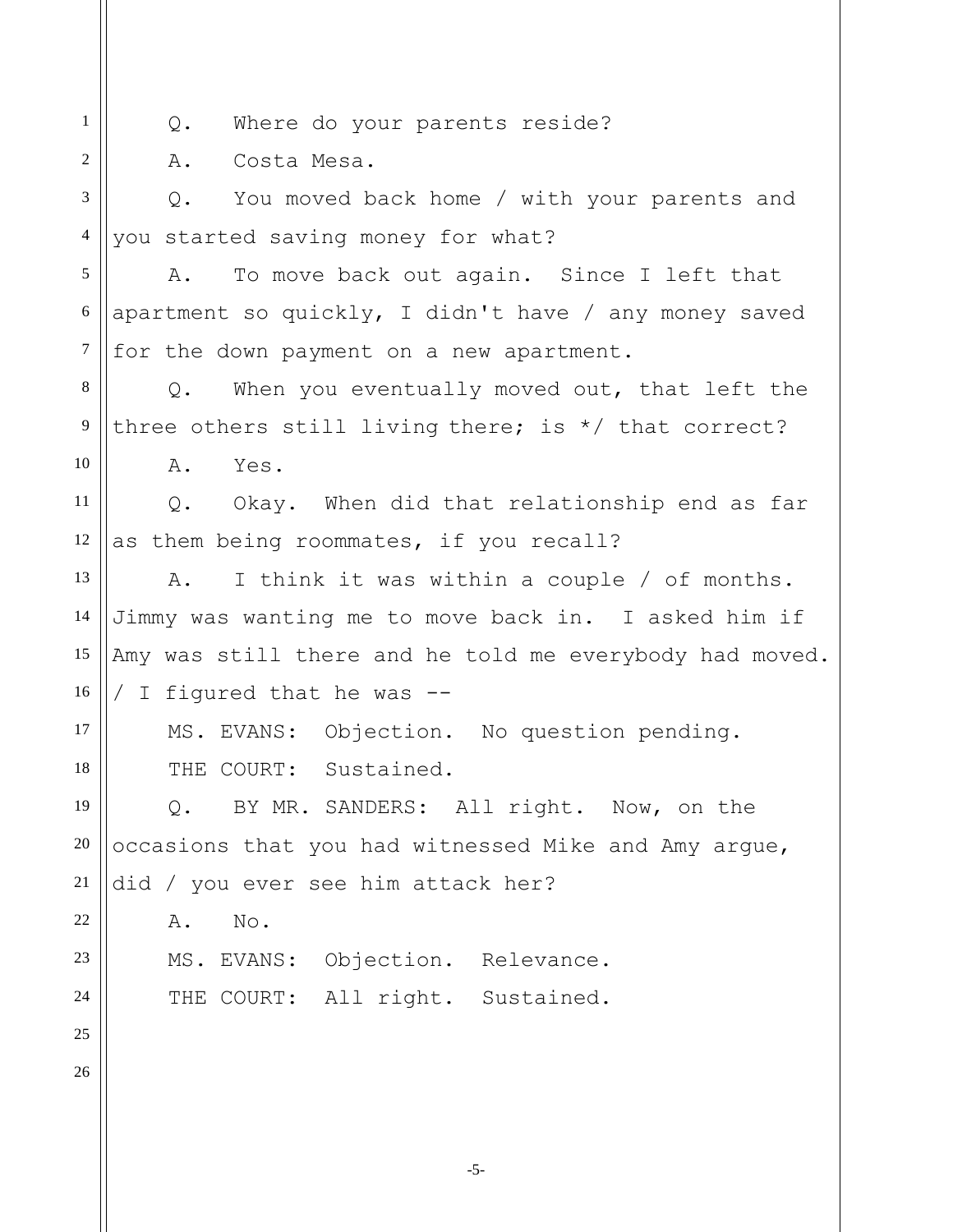Q. BY MR. SANDERS: Okay. All right. At some point you became aware of a falling-out between / your boyfriend Jimmy and Mike. Without going into the details of who told you what, do you know what that was over? A. Amy. Q. Okay. Do / you know what happened? A. While Mike was out of town, Jimmy and Amy slept together in the apartment they were all sharing. Q. Okay. Mike moved / out; is that correct? A. Yes, that's what I heard at the time. I didn't live there anymore, so --Q. I understand. So were you dating your / boyfriend during that period of time? I mean continuing to see him? A. No.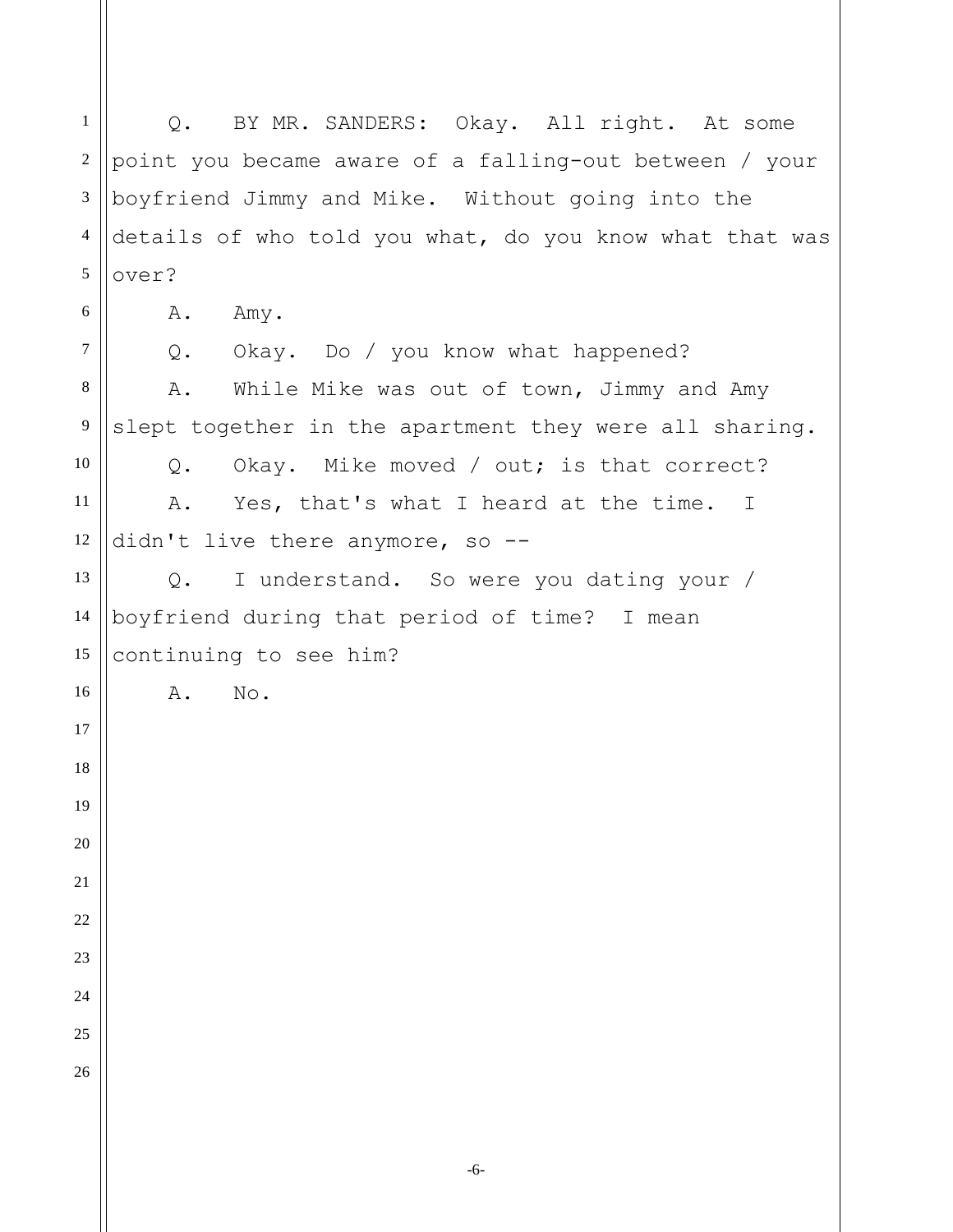1 START TYPING

2

3 4 5 6 7 8 9 10 11 12 13 14 15 16 17 18 19 20 21 22 23 24 25 26 Q. BY MR. SANDERS: Did Mike ever violently attack your boyfriend as a result of that? \*/ A. No. MS. EVANS: Objection. Relevance. THE COURT: Sustained. Q. BY MR. SANDERS: Okay. So Mike moves out. Tell us about the next contact that you had with Mike? A. I hadn't seen him for / a while. I removed myself from Jimmy and that group of people. When I moved back to the area, I ran into Mike and we / started talking again. Q. All right. Let me stop you there. When you were living there, how would you describe your relationship with Mike in that / period of time? A. I had a better relationship with Mike than I had with anyone in the house. He was very calm and --MS. EVANS: Objection. Relevance. Nonresponsive and relevance. THE COURT: Sustained at this point. Q. BY MR. SANDERS: How would you describe his demeanor when you were living with him? MS. EVANS: Objection. Relevance. THE COURT: Overruled. You may answer. /

-7-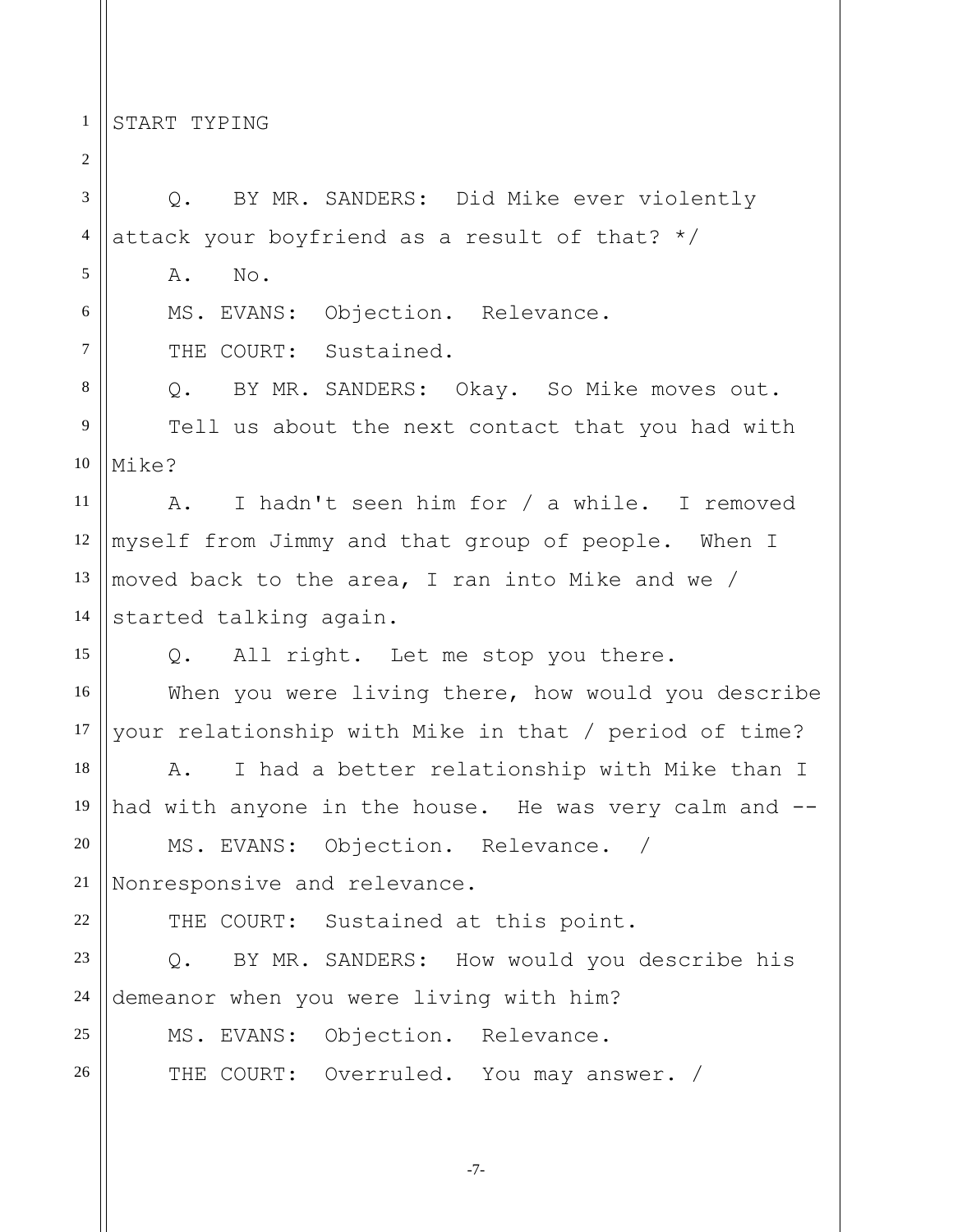1 2 3 4 5 6 7 8 9 10 11 12 13 14 15 16 17 18 19 20 21 22 23 24 25 26 THE WITNESS: Please repeat that. Q. BY MR. SANDERS: How would you describe his demeanor? What was he like? A. Very calm. Not high-strung. If there was ever a problem in the / house, one of us was always going to him to talk about it because he would smooth out any situation. Q. Okay. So you move back / in with your parents. You collect a little bit of money and you run into Mike someplace. Do you remember where that was? A. I don't \*/ remember where I ran into him. I am sorry. Q. Tell us about your contact with him. A. I asked him what he had been doing. He / had recently joined a bowling league. MS. EVANS: Objection. Calls for hearsay. THE COURT: I think the question has been answered at this point in time. Sustained. MR. SANDERS: Thank you, / your Honor. THE COURT: Proceed. Q. BY MR. SANDERS: Okay. You have a conversation with him. Is that fair to say? A. Correct. Q. Okay. In your conversation did the subject of living / together again come up?

-8-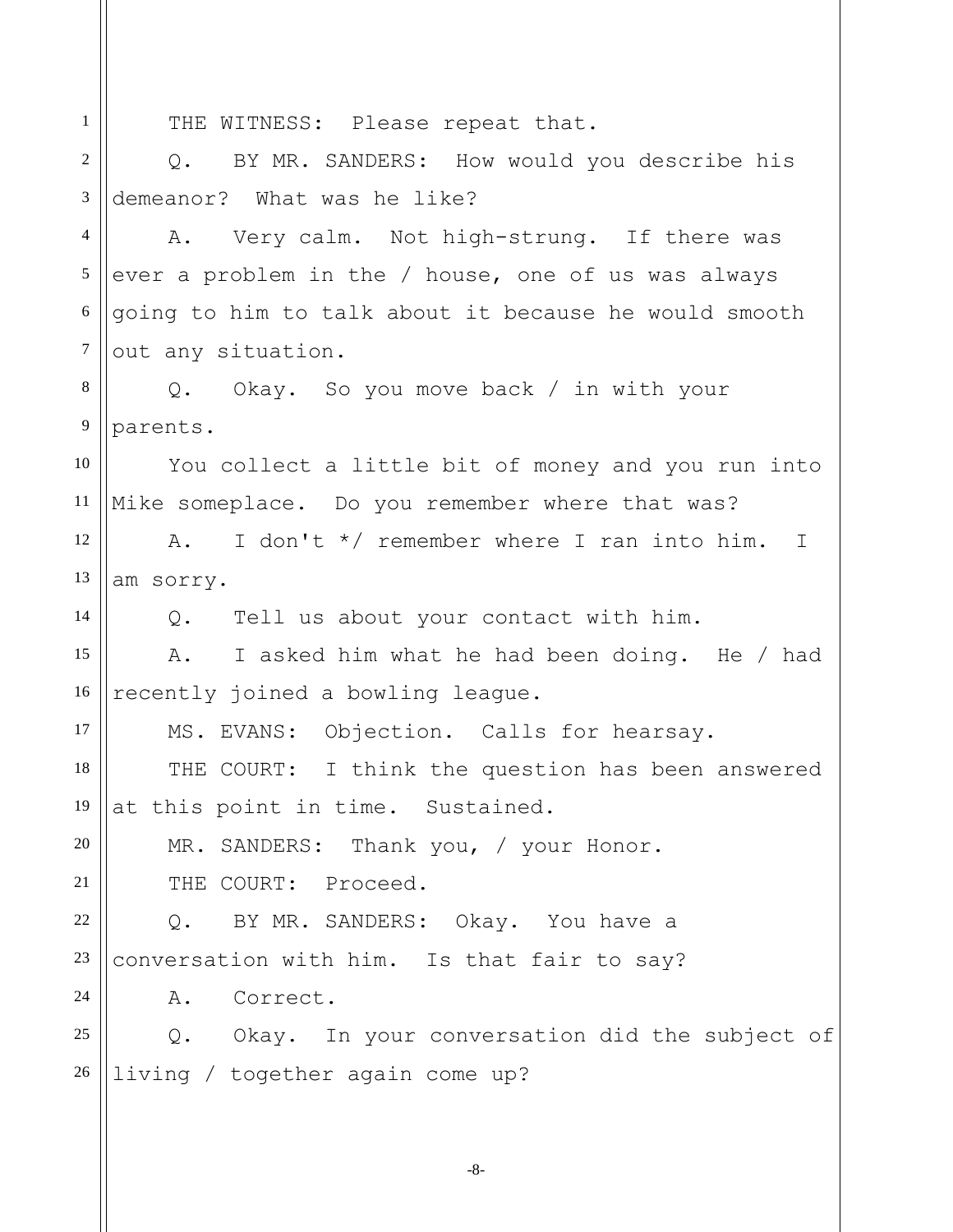1 2 3 4 5 6 7 8 9 10 11 12 13 14 15 16 17 18 19 20 21 22 23 24 25 26 A. After we had hung out and gone out a couple more times, yes. Q. You ran into him and started your friendship / again? A. Uh-huh. THE COURT: You have to answer yes or no, please. THE WITNESS: Yes. Sorry. Q. BY MR. SANDERS: Now, I don't want to embarrass you, but during the time that you / were residing at the apartment the initial time or the subsequent time with Mike, were you ever romantic with him? A. Definitely not. Q. Just friends? A. Strictly / roommates. Q. All right. So how often would you see Mike or talk to him? A. Approximately several times a week. Q. Would there be situations when you / would have discussions on the phone occasionally? A. Correct. Q. And you would see him out from time to time? A. Yeah, we would go out to dinner \*/ and go bowling and stuff like that. Q. Could you give us a ballpark of how often you would go bowling?

-9-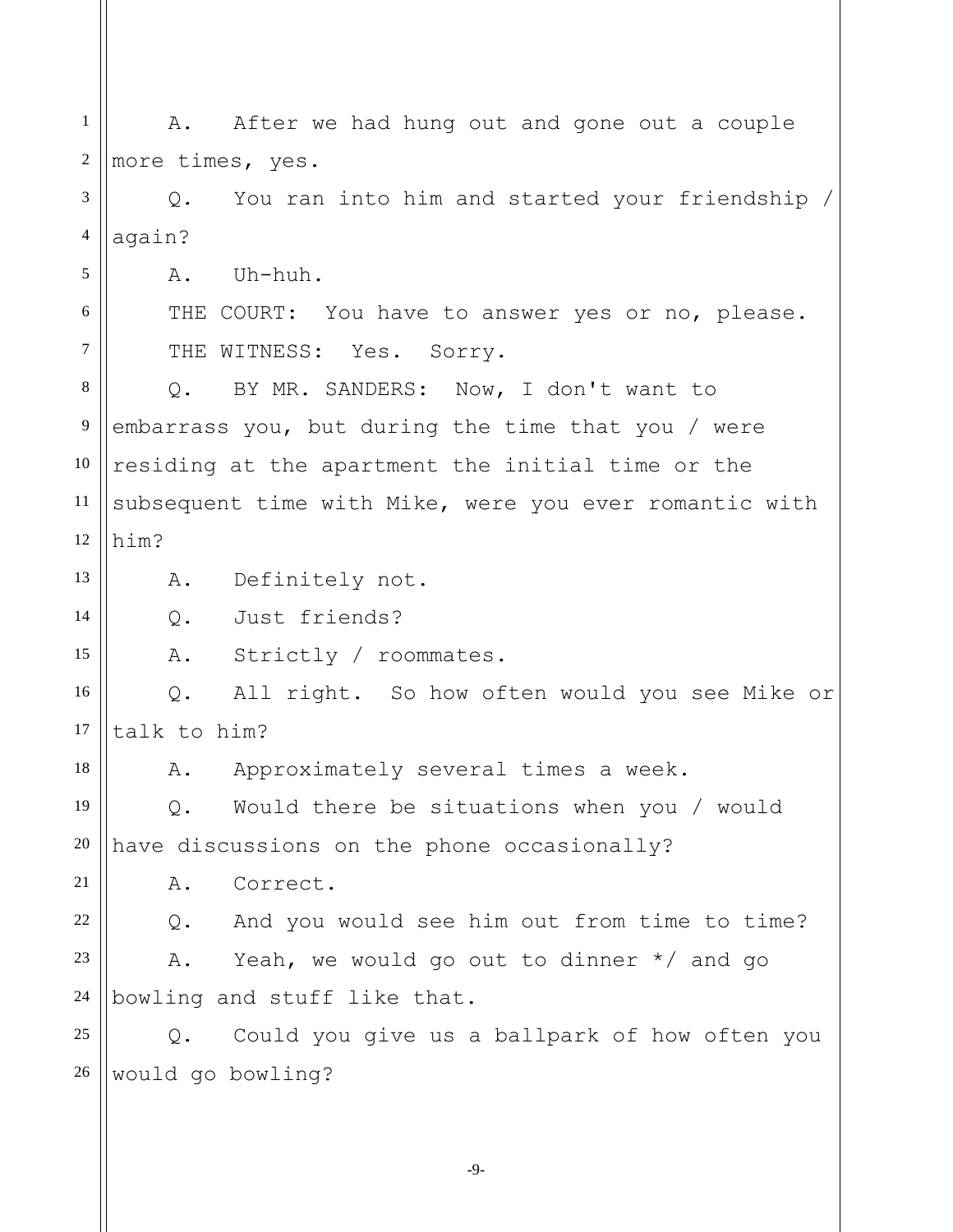1 2 3 4 5 6 7 8 9 10 11 12 13 14 15 16 17 18 19 20 21 22 23 24 25 26 MS. EVANS: Objection. Relevance. THE COURT: Overruled. You may / answer. THE WITNESS: I think about three times before I moved in. Once we became roommates, we didn't really do that anymore. Q. BY MR. SANDERS: All right. You have a / conversation with him about getting a place together; is that right? A. He already had a place with an open room, so we talked about my / moving in, yes. Q. Was he still dealing drugs? A. Yes. Q. Did you reach any agreement with Mike about that, or did you express any concerns to / him? A. Yes. Q. Was the agreement that there are not supposed to be drugs in the apartment? A. Yes. Q. Okay. Now, how long did you live with / Mike at that apartment before he disappeared? A. Five, maybe six months. Q. Was the foot traffic that you experienced in the other apartment still present? A. Not / at all. Q. You knew that he was still dealing marijuana, among other drugs; is that correct?

-10-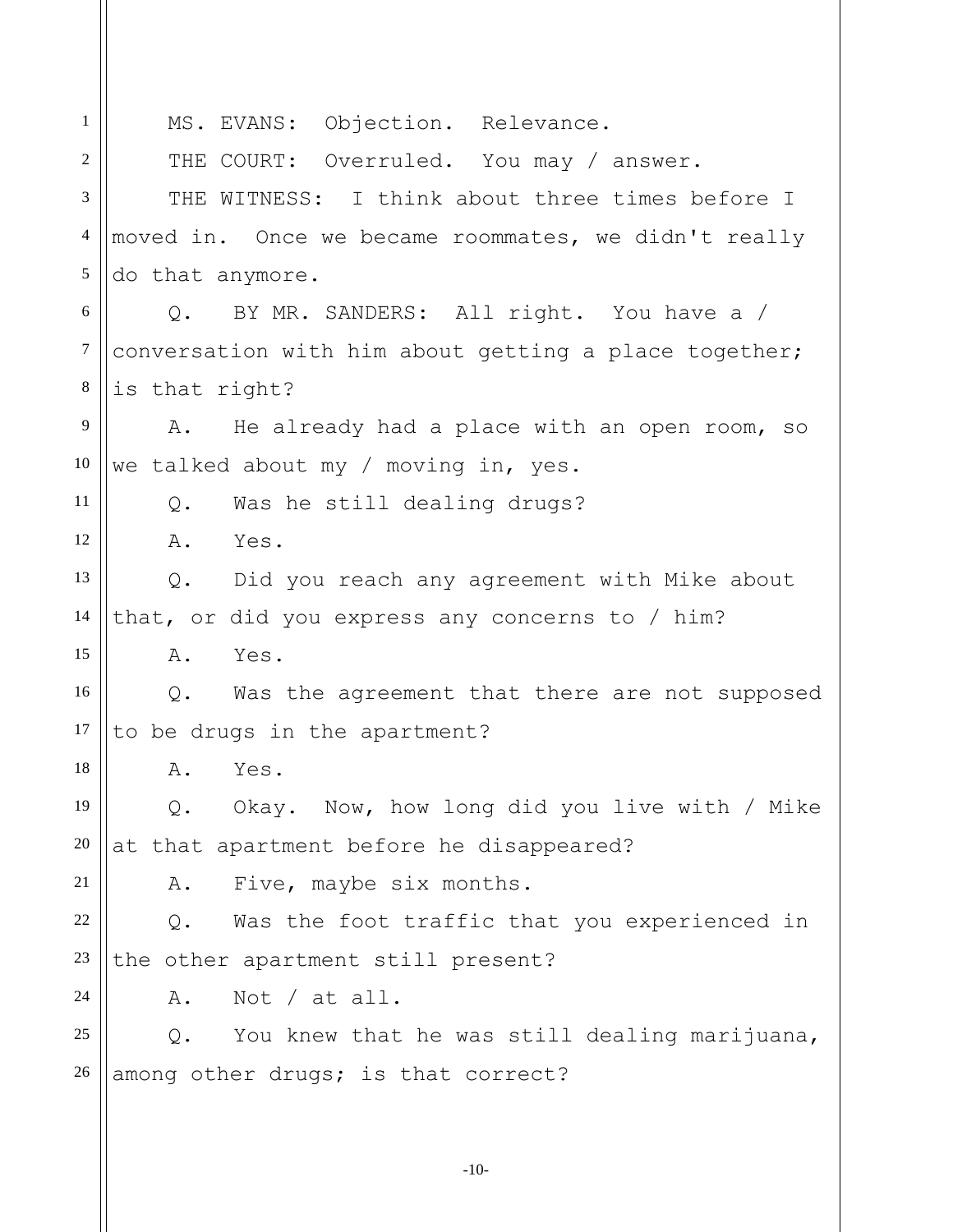| $\mathbf{1}$   | A. Yes, I did.                                        |
|----------------|-------------------------------------------------------|
| 2              | Okay. During the time that you / were there,<br>$Q$ . |
| $\mathfrak{Z}$ | did you ever observe any drugs in the apartment?      |
| $\overline{4}$ | Occasionally, but I didn't actually see the<br>Α.     |
| 5              | drugs. I knew that he had them $*/$ wrapped up like   |
| 6              | birthday presents.                                    |
| $\tau$         | Q. When was that in relation to his                   |
| $\,8\,$        | disappearance?                                        |
| 9              | A. Right before.                                      |
| 10             | Q. Okay. Did you notice any change in his             |
| 11             | behavior before / he disappeared?                     |
| 12             | A. No, not at all.                                    |
| 13             | Q. Okay.                                              |
| 14             | A. The second time we lived together there was no     |
| 15             | $more --$                                             |
| 16             | MS. EVANS: Objection. No question pending, your       |
| 17             | Honor.                                                |
| 18             | THE COURT: Sustained at / this time.                  |
| 19             | BY MR. SANDERS: Okay. Was there anything<br>Q.        |
| 20             | about living with him the second time that gave you   |
| 21             | concern about your decision to move in with him? /    |
| 22             | No.<br>Α.                                             |
| 23             | Now, even though you didn't see drugs in the<br>$Q$ . |
| 24             | house, did you ever see him with money in the house?  |
| 25             | Yes.<br>Α.                                            |
| 26             | And we are / talking about large quantities?<br>Q.    |
|                |                                                       |
|                | $-11-$                                                |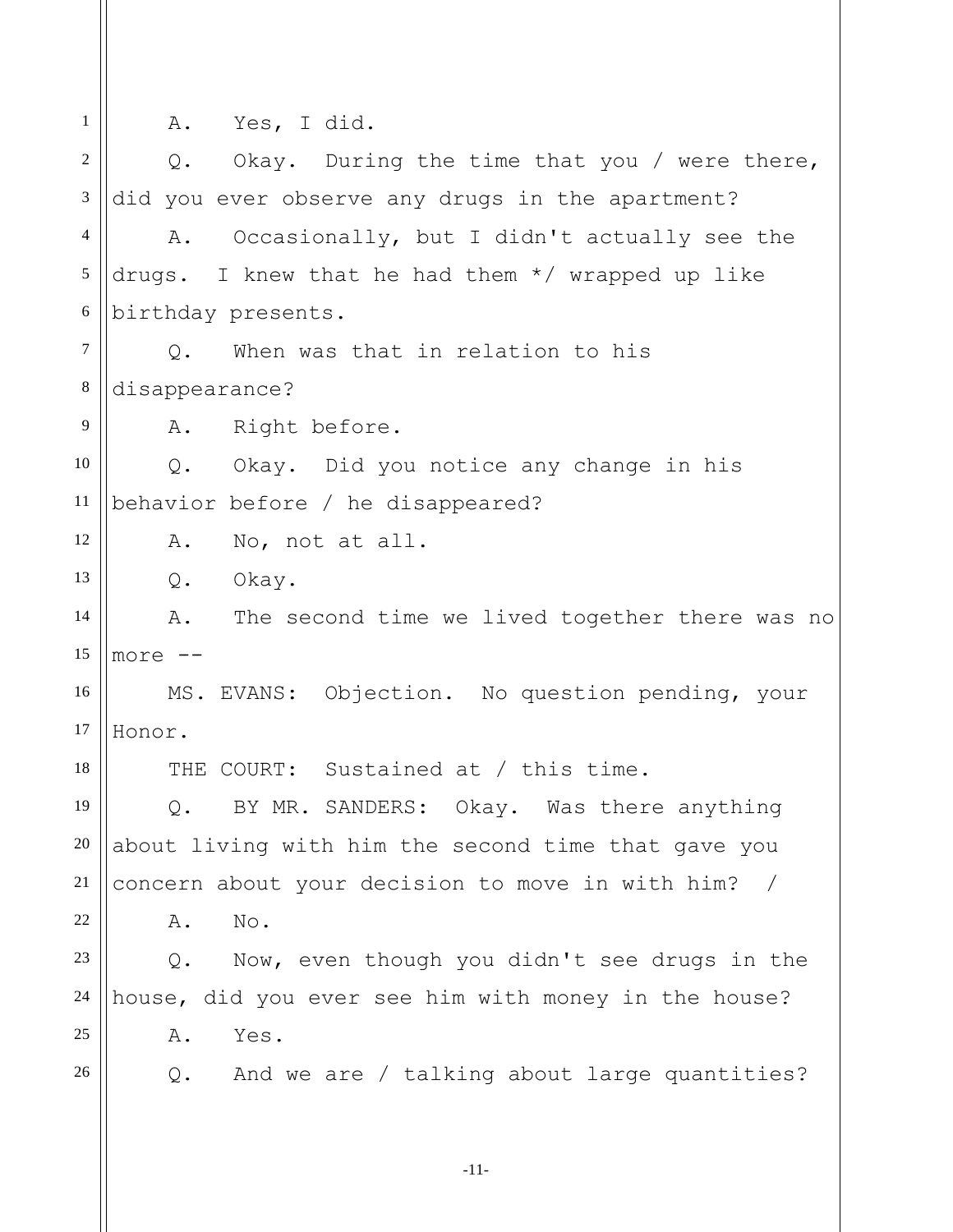| $\mathbf{1}$   |                | A. Yes.                                                |
|----------------|----------------|--------------------------------------------------------|
| $\overline{2}$ |                | Q. Okay. During the time that you lived with           |
| $\mathfrak{Z}$ |                | Mike, did you also have an opportunity to ever meet    |
| $\overline{4}$ |                | Mike's parents? /                                      |
| 5              | Α.             | I think I met them once before the                     |
| 6              | disappearance. |                                                        |
| $\tau$         | $Q$ .          | Okay. Only tell us if you know, but do you             |
| 8              |                | know what kind of relationship Mike / had with his     |
| 9              | parents?       |                                                        |
| 10             |                | A. Very close.                                         |
| 11             | $Q$ .          | Okay. And when was the last time you remember          |
| 12             |                | seeing Mike Green?                                     |
| 13             | Α.             | I don't remember the date.                             |
| 14             | $Q$ .          | When was / the last time you saw him in                |
| 15             |                | relation to when he disappeared?                       |
| 16             | Α.             | I think the day before.                                |
| 17             |                | Q. Okay. And did he appear angry, upset about $*/$     |
| 18             |                | anything when you last saw him?                        |
| 19             | Α.             | No.                                                    |
| 20             | $Q$ .          | Now, you said you think you met his parents            |
| 21             |                | once before Mike disappeared. What happened after Mike |
| 22             |                | went / missing around the house with family and        |
| 23             | friends?       |                                                        |
| 24             | Α.             | Well, everyone was just calling each other and         |
| 25             |                | starting to wonder about where he was. We started /    |
| 26             |                | going through pictures.                                |
|                |                |                                                        |

-12-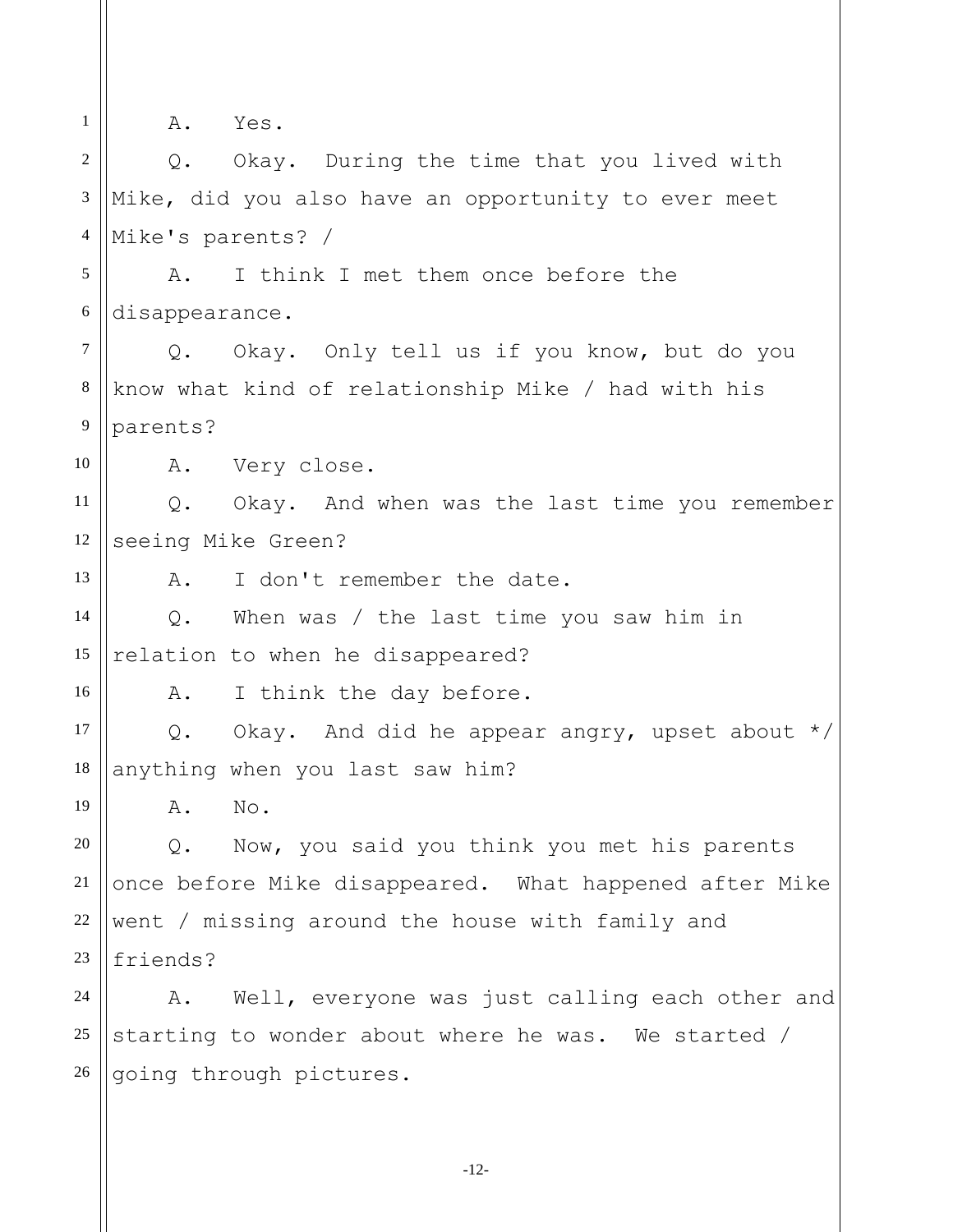1 2 3 4 5 6 7 8 9 10 11 12 13 14 15 16 17 18 19 20 21 22 23 24 25 26 Q. What was the purpose of that? A. Well, I was just helping make some fliers. Q. Okay. And, eventually, did you then also speak / to police officers? A. Yes, they came to my work. Q. Okay. And did you answer all the questions you could to the best of your ability? / A. Yes. MR. SANDERS: Thank you. Nothing further. THE COURT: Cross-examination, Ms. Evans. MS. EVANS: Thank you, your Honor. THE COURT: Proceed. CROSS-EXAMINATION Q. BY MS. EVANS: Good morning, ma'am. A. Good morning. Q. All right. Before you met Mike Green / you were dating Jimmy Cooper? A. Yes. Q. And he was already friends with Mike Green then? A. Yes. Q. Before you moved in with them were you aware / that Mike Green was a drug dealer? A. Yes.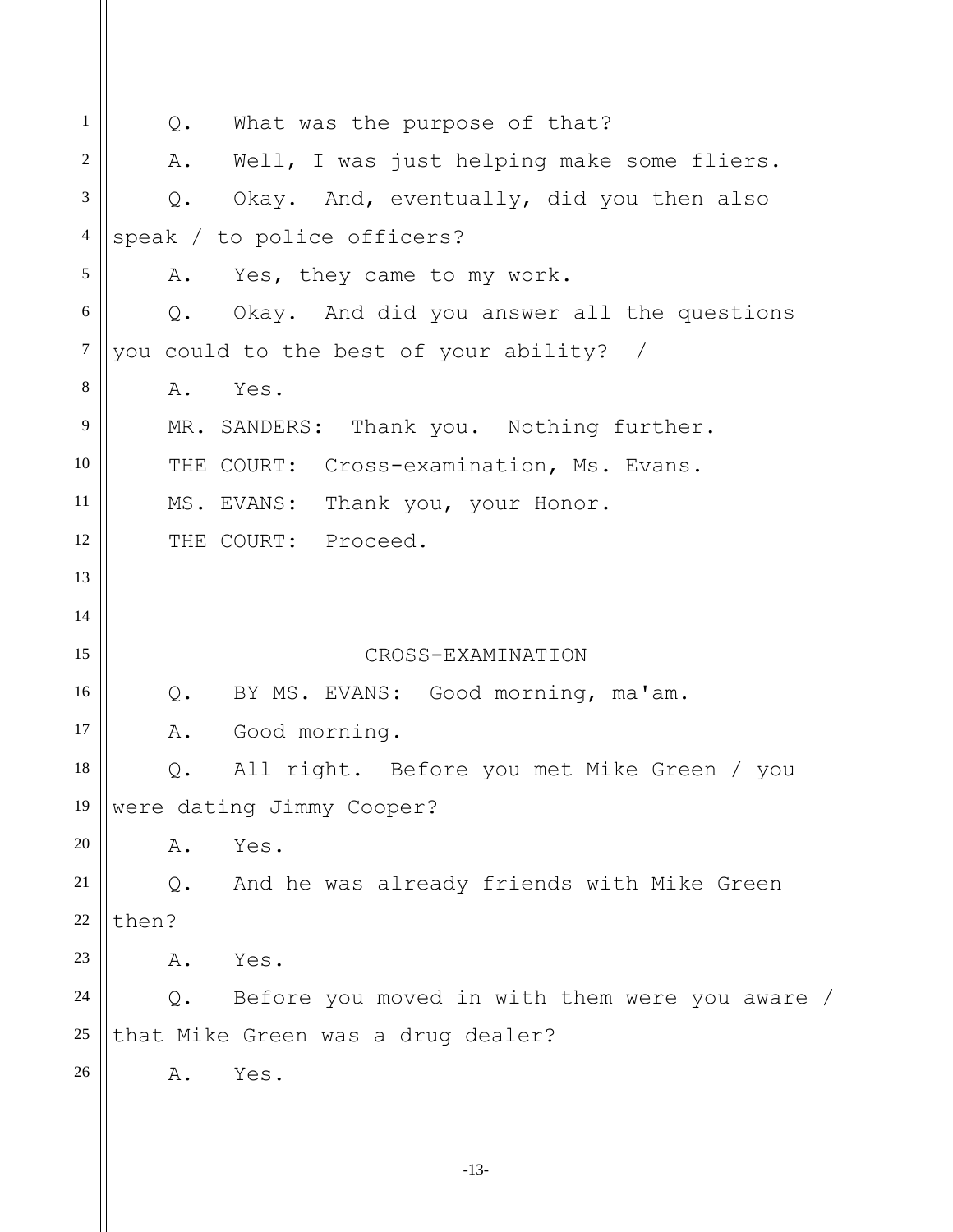1 2 3 4 5 6 7 8 9 10 11 12 13 14 15 16 17 18 19 20 21 22 23 24 25 26 Q. And despite that knowledge, you were okay living with him; is that correct? A. Yes. Q. It is true / that Mike Green introduced your boyfriend to dealing, correct? A. Not really. Q. You told the police officer that Mike basically taught Jimmy how to sell cocaine? \*/ A. He introduced him to it, yes. Q. To selling cocaine? A. Correct. Q. And marijuana? A. Correct. Q. Were you aware that your boyfriend Jimmy was introduced to cocaine sales / by Mike Green? MR. SANDERS: Well, I am going to object as asked and answered. Also, it misstates the testimony. THE COURT: Sustained. Q. BY MS. EVANS: You recall saying that Mike's girlfriend / was very emotional and that she and Mike would have verbal fights, true? A. Correct. Q. You described a time where there was an occasion when you / lived with them that there was a fight and something fell from the ceiling, correct? A. Yes.

-14-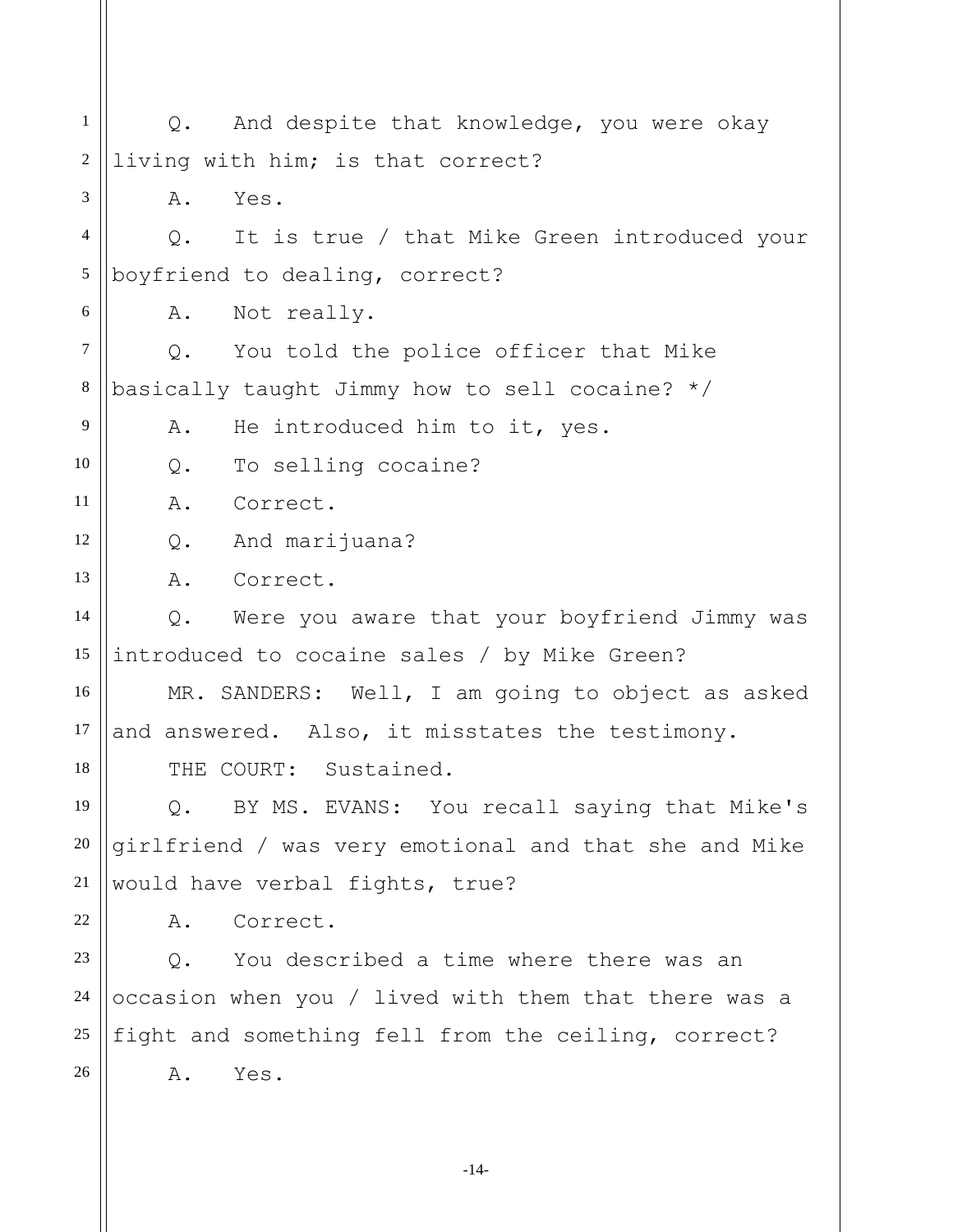1 2 3 4 5 6 7 8 9 10 11 12 13 14 15 16 17 18 19 20 21 22 23 24 25 26 Q. In fact, you told the police that she was / so angry that she pulled down the ceiling tiles and three bricks of cocaine fell down; is that correct? A. Yes. Q. Can you describe these bricks? / A. Probably three bundles. Q. About the shape and dimension of a brick as you reported to the police, correct? A. Yes. Q. Now, you observed three bricks of / cocaine being retrieved from the ceiling during that time, correct? A. Yes. Q. Do you remember when it was that you observed these three bricks of cocaine / falling from the ceiling? A. I had already been there a couple months. Q. You were aware that during this time Mike Green didn't have a regular \*/ job, correct? A. Yes. Q. The income to pay for the rent and other things came from proceeds of dealing drugs? A. Correct. Q. I think you said you / lived with him about six months before he disappeared. Did I hear you correctly?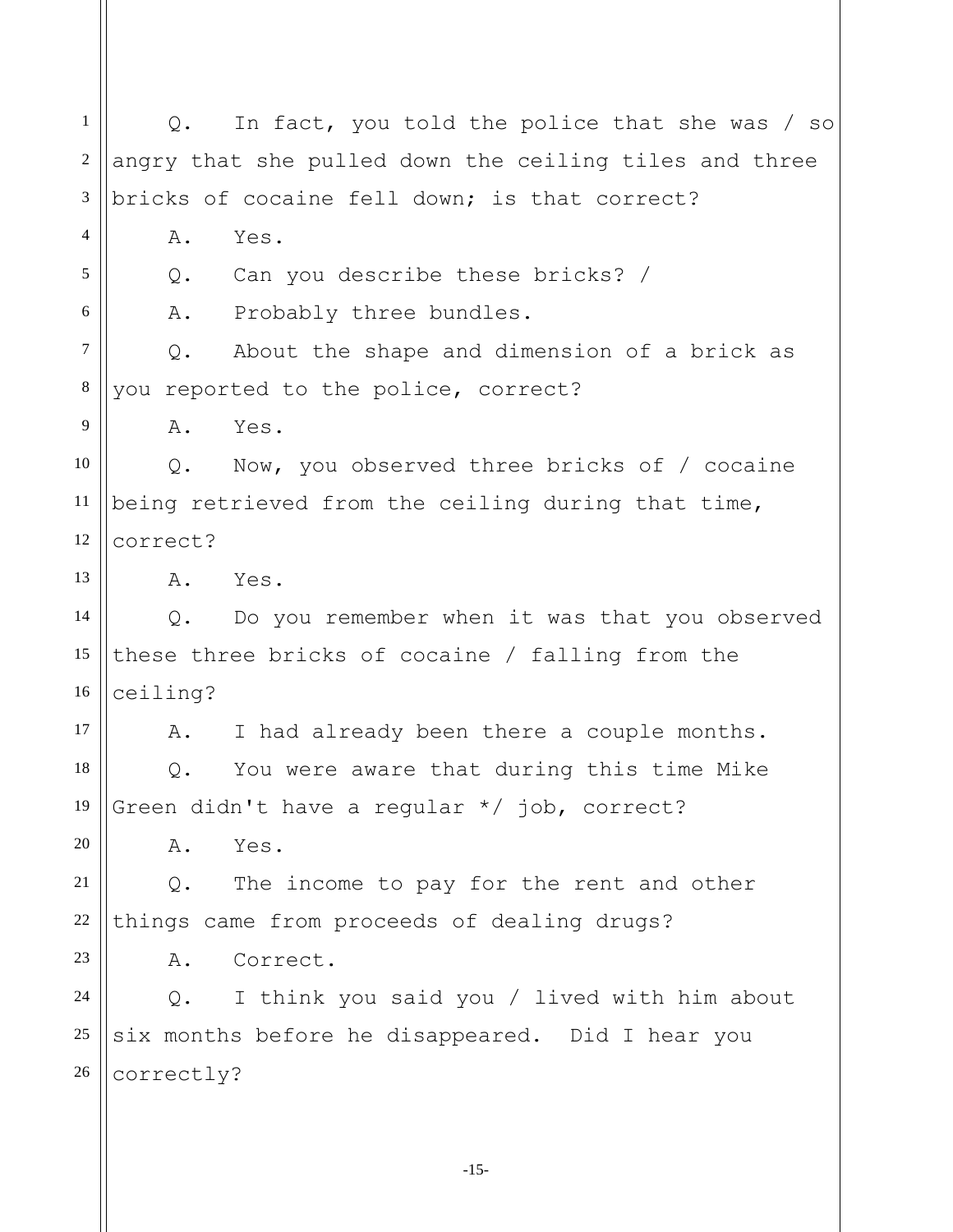| 1              | I moved in that summer before he disappeared.<br>A.           |
|----------------|---------------------------------------------------------------|
| 2              | Okay. You resided / there about six months<br>Q.              |
| $\mathfrak{Z}$ | prior to his disappearance, correct?                          |
| $\overline{4}$ | Α.<br>Yes.                                                    |
| 5              | Okay. All right. You didn't observe drugs<br>Q.               |
| 6              | except for the one time right before he / disappeared,        |
| 7              | and that was in December.                                     |
| 8              | Α.<br>Yes.                                                    |
| 9              | You did see him on many occasions with large<br>$Q_{\bullet}$ |
| 10             | sums of money, correct?                                       |
| 11             | Α.<br>Yes.                                                    |
| 12             | Q. Were you aware that / he had a safe in his                 |
| 13             | bedroom at that time?                                         |
| 14             | I don't recall seeing the safe.<br>Α.                         |
| 15             | Okay. Now, didn't Mike initially explain to<br>$Q$ .          |
| 16             | you that / he wasn't selling drugs anymore when you           |
| 17             | moved back in with him?                                       |
| 18             | He had said that he -- his main supply of<br>Α.               |
| 19             | income was lending people / money.                            |
| 20             | Actually, he gave the example of how he gave<br>Q.            |
| 21             | someone 20,000 dollars on one occasion and got 40,000         |
| $22\,$         | dollars back; is that / correct?                              |
| 23             | A. Yes, but I didn't think it was quite that much             |
| 24             | back.                                                         |
| 25             | Your understanding of those loans, they were<br>Q.            |
| 26             | for drug purposes, correct?                                   |
|                |                                                               |
|                |                                                               |

-16-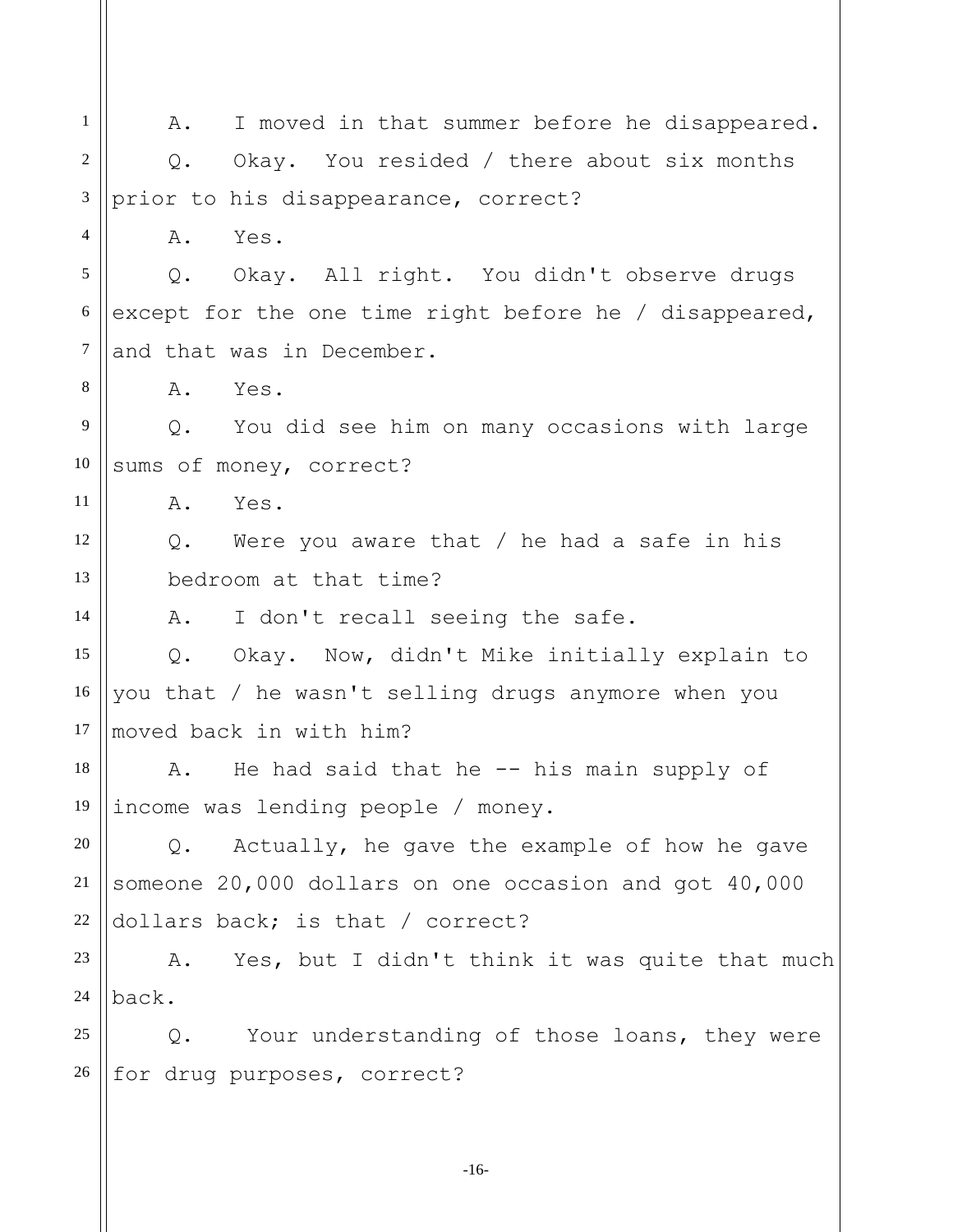1

9

12

15

18

A. Yes.

2 3 Q. Were \*/ you there when the police came to search that apartment after he disappeared?

4 5 A. No, I wasn't there while they conducted the search.

6 7 8 Q. Okay. Now, after / Mike went missing, you testified you had met with his mother; is that correct? Did you so testify?

A. Correct.

10 11 Q. Do you recall how many days / after Mike went missing that you met with his mother?

A. Probably a week.

13 14 Q. You discussed with his mother some of his drug activities; is that / correct?

A. Yes.

16 17 Q. To the best of your knowledge, was his mother aware that Mike was a dealer at that time?

A. Definitely not.

19 20 MR. SANDERS: I am going / to object. I will withdraw.

21 22 THE COURT: All right. Let's just proceed with the next question.

23 24 BY MS. EVANS: Okay. You said that she was not aware at that time, / correct?

Yes.

26

25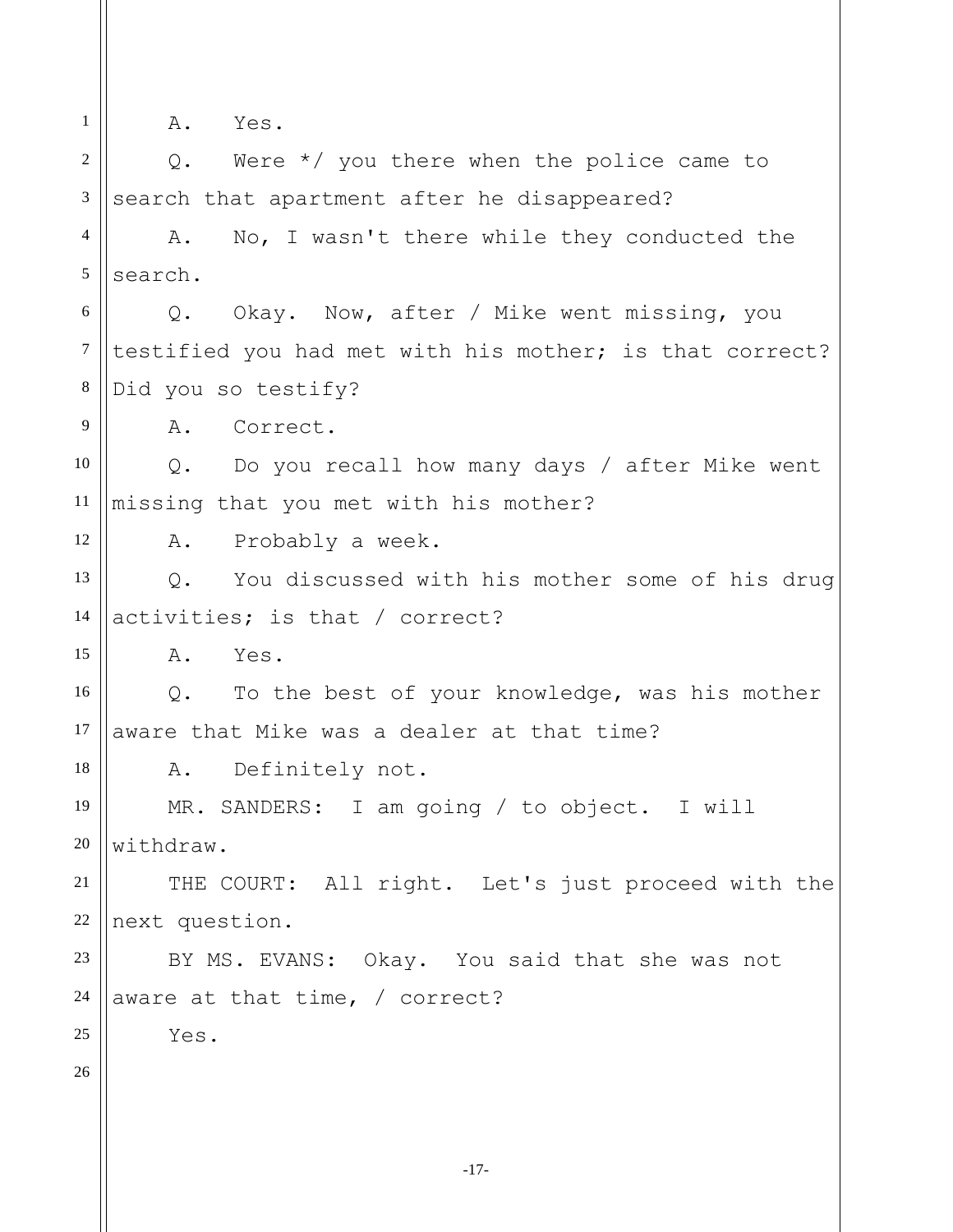| 1              |                                                        |
|----------------|--------------------------------------------------------|
|                | Q. Did you tell her the extent of his involvement      |
| $\overline{2}$ | with drugs and money?                                  |
| 3              | No, not in detail.<br>Α.                               |
| $\overline{4}$ | Okay. I imagine she was upset / to hear this?<br>$Q$ . |
| 5              | A. Yes.                                                |
| 6              | Q. Thank you very much.                                |
| $\tau$         | A. Okay.                                               |
| 8              | MS. EVANS: No further questions, your Honor.           |
| 9              | THE COURT: Redirect, Mr. Sanders.                      |
| 10             | MR. SANDERS: Thank you, your Honor.                    |
| 11             |                                                        |
| 12             |                                                        |
| 13             | REDIRECT EXAMINATION                                   |
| 14             | BY MR. SANDERS: Was there any violence / that<br>$Q$ . |
| 15             | you ever saw Mike Green commit on anybody in the time  |
| 16             | that you knew him?                                     |
| 17             | MS. EVANS: Objection. Relevance.                       |
| 18             | THE COURT: Overruled. You may answer.                  |
| 19             | THE WITNESS: No.                                       |
| 20             | BY MR. SANDERS: As far */ as Mike's character<br>$Q$ . |
| 21             | for peacefulness or violence, can you give us an idea  |
| 22             | of what kind of person he really was?                  |
| 23             | MS. EVANS: Objection. Relevance.                       |
| 24             | THE COURT: Do you / want to be heard side bar on       |
| 25             | that?                                                  |
| 26             | MS. EVANS: No, I'll submit it.                         |
|                |                                                        |
|                |                                                        |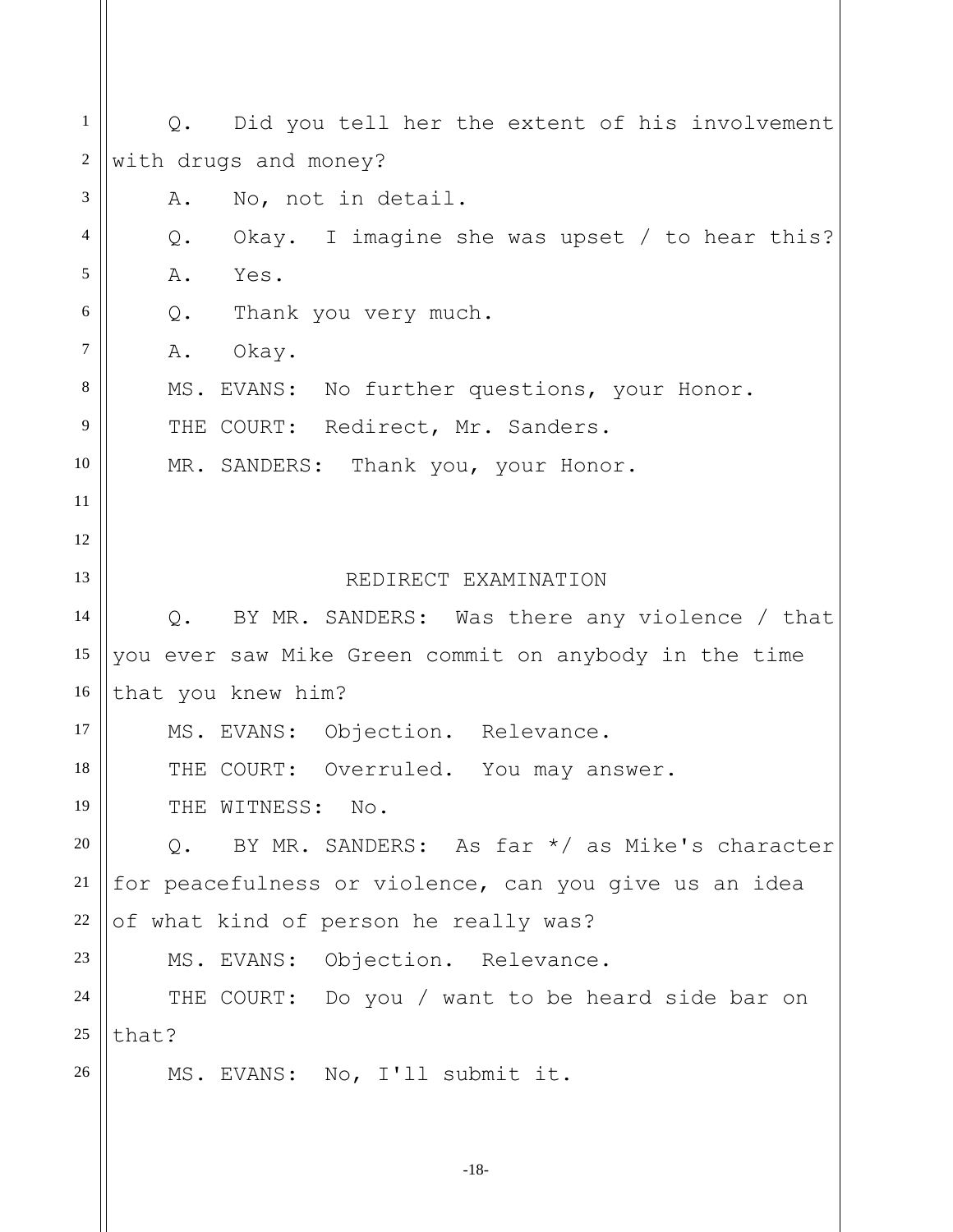1 2

5

6

7

8

12

THE COURT: Objection overruled.

3 4 THE WITNESS: He was an extremely peaceful person. MR. SANDERS: If I may have just / one second, your Honor.

THE COURT: Absolutely.

Q. BY MR. SANDERS: Subsequent to moving out of the apartment and your then making the decision to move back in with Mike Green, / why would you do that?

9 10 11 A. I trusted him. He always kept his word and I felt safe with him. He was not the reason I / left before.

Q. Why did you leave the first apartment?

13 14 15 A. I didn't enjoy living there. Amy was too crazy and there was just always something going / on. It wasn't a relaxing place to live.

16 17 Q. Did you ever discuss your feelings with anyone?

18 19 A. Well, when I left I told Jimmy I just / needed to move back home for a while.

Q. Did you ever have an argument with Amy?

A. Not really about that.

Q. What did you argue about? /

23 24 25 A. There was never any argument. I told her before that I thought she was crazy. She, of course, didn't particularly like that.

26

20

21

22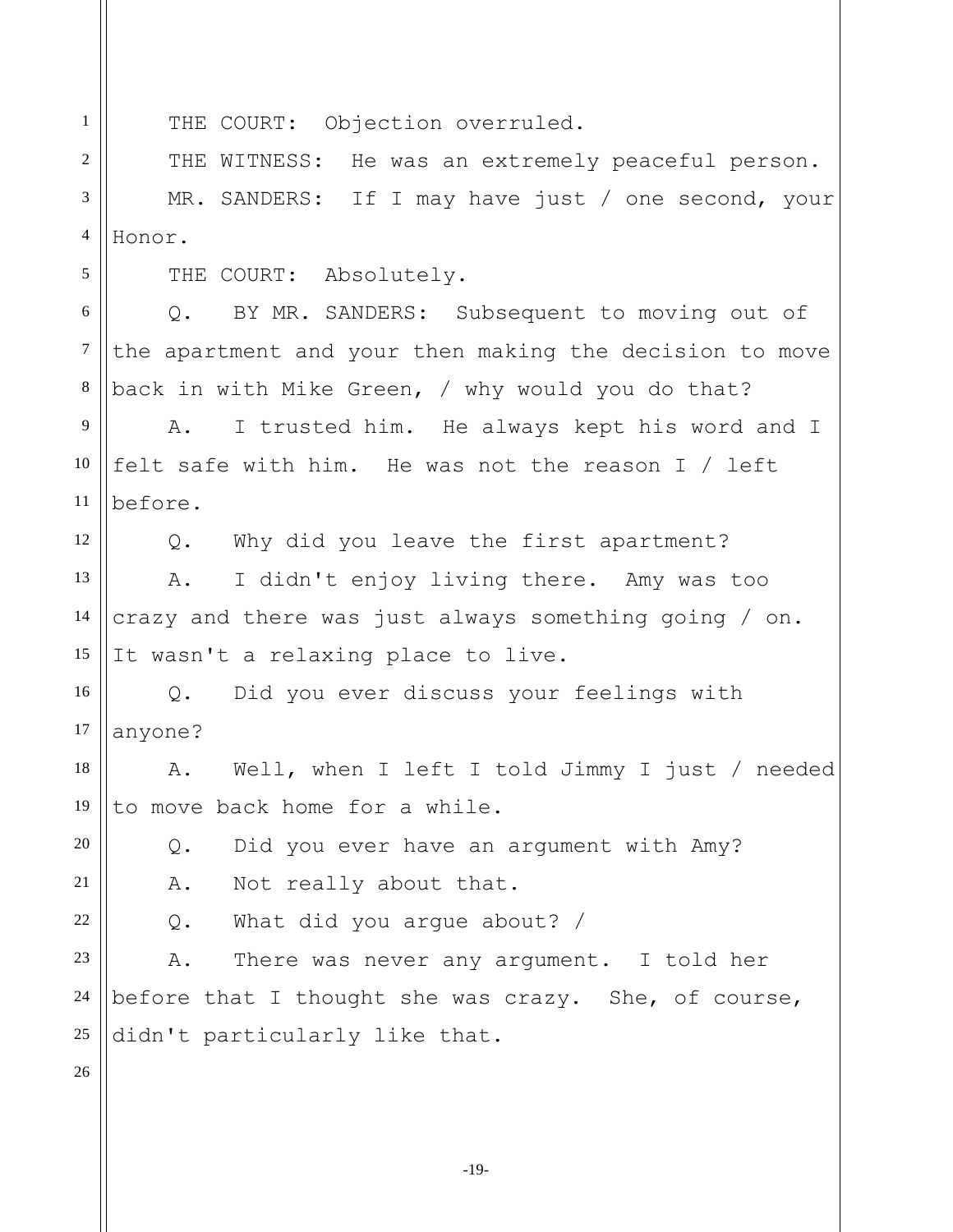| 1              | Q. Just a few $*/$ more questions.                   |
|----------------|------------------------------------------------------|
| 2              | Now, you testified you told Mike's mother about the  |
| 3              | things that Mike was doing to make money. Can you    |
| $\overline{4}$ | describe her reaction for / us?                      |
| 5              | A. She was shocked. She didn't understand why        |
| 6              | Mike would do that. She just had a lot of questions. |
| $\tau$         | Q. Was anyone else present during your /             |
| 8              | discussion with Mike's mother?                       |
| 9              | A. Not that I remember. I think it was when we       |
| 10             | met for dinner one evening.                          |
| 11             | Q. What were some of her questions / to you, do      |
| 12             | you remember?                                        |
| 13             | MS. EVANS: Objection. Irrelevant.                    |
| 14             | MR. SANDERS: It just goes to state of mind, your     |
| 15             | Honor.                                               |
| 16             | MS. EVANS: It would be hearsay, your Honor.          |
| 17             | THE COURT: Sustained.                                |
| 18             | MR. SANDERS: Nothing further. /                      |
| 19             | THE COURT: Recross, Ms. Evans.                       |
| 20             | MS. EVANS: Nothing further, your Honor.              |
| 21             | THE COURT: May the witness be excused subject to     |
| 22             | recall?                                              |
| 23             | MS. EVANS: Yes, your Honor.                          |
| 24             | MR. SANDERS: No problem, your Honor.                 |
| 25             |                                                      |
| 26             |                                                      |
|                |                                                      |
|                |                                                      |